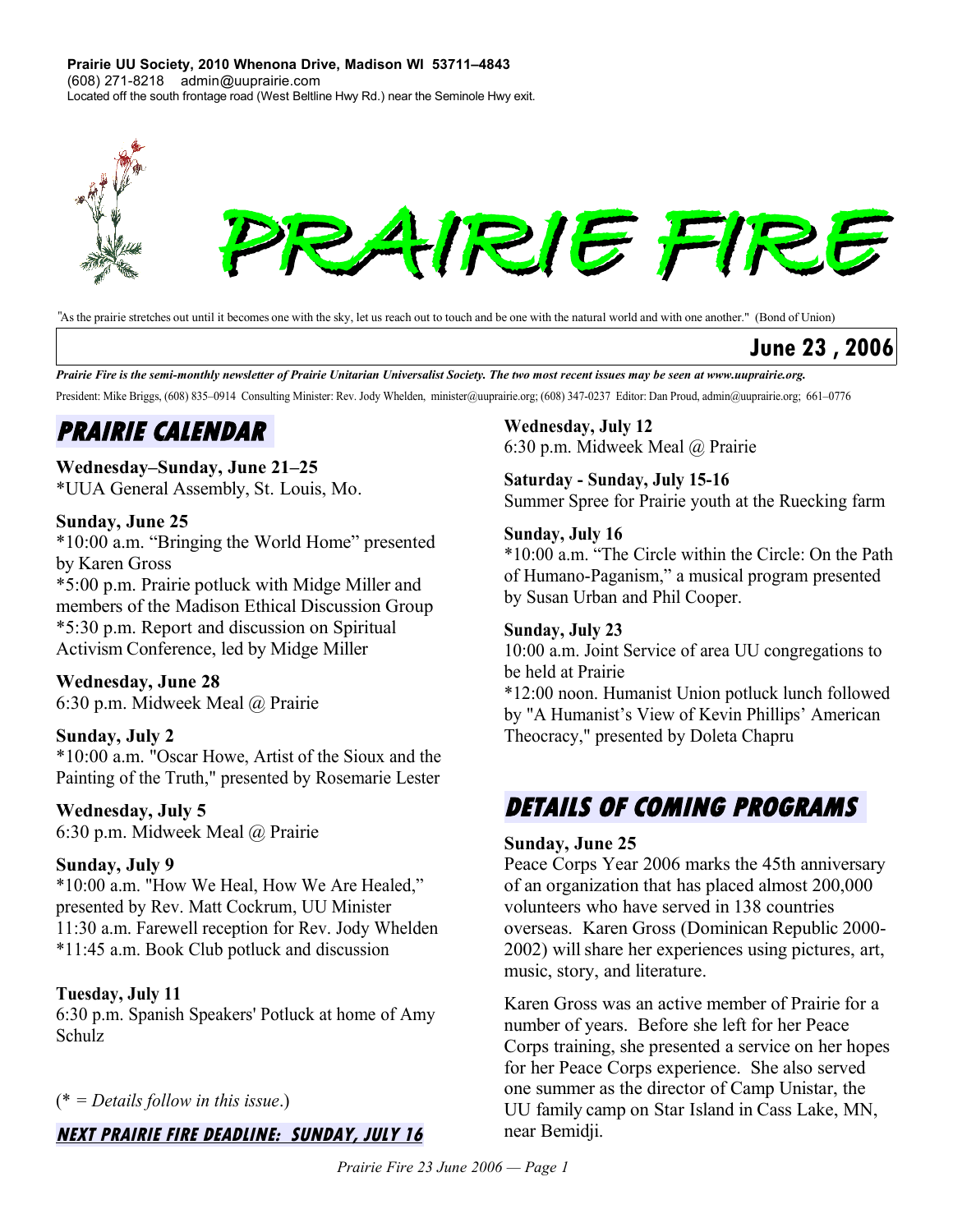Karen will be arriving June 15 and house-sitting for Mary Mullen and Patty Stockdale until they return at the end of June, so there should be plenty of opportunities to catch up with her.

#### **Sunday, July 2**

Oscar Howe, who is considered to be one of the fathers of modern American Indian art, overcame the stark deprivations of a childhood on a South Dakota reservation to become a highly regarded professor of art and an internationally renowned artist. His work represents the best of ancient Native American tradition and imagery, infused by elements of twentieth-century modern art movements. Yet Howe always remained deeply centered in the religious rituals of his culture; among them "the painting of the truth." This slide lecture should be considered a kind of addendum to our recent series on religions of the world.

Rosemarie Lester, a Prairie member since 1969 and a retired professor of German, became personally interested in the late Oscar Howe when she met his German sister-in-law in South Dakota!

#### **Sunday, July 9**

Religious communities can be bodies of reconciliation and healing for the many broken places in ourselves and our world. How can that healing happen? Join us on Sunday, July 9, when Rev. Matthew Cockrum will lead us in a service and discussion, "How We Heal, How We Are Healed."

The Rev. Matthew Cockrum is currently serving as a chaplain at Rush University Medical Center in Chicago, Ill. He also served the Unitarian Universalist Church of Ogden, Ut., where he met Yvonne and Doug Hiebert and their boys, who now attend Prairie. Prior to entering seminary, Matt studied human development and worked as a child protection worker and case manager. He lives with his partner Chad in Chicago, where he is an endorsed community minister of Second Unitarian Church.

#### **Sunday, July 16**

Is it possible to be *both* a humanist and a pagan?

On July 16, we welcome Susan Urban back to Prairie for at least the fourth time. She and fellow musician Phil Cooper will explore the not-alwaysobvious ways that two seemingly very different belief systems, humanism and paganism, can be reconciled. Whether or not you have thought about the intersection of these two systems, you are sure to come away both informed and entertained by the service "The Circle within the Circle—On the Path of Humano-Paganism."

Susan Urban is a songwriter and singer with a definite Unitarian-Universalist viewpoint. In 1987, she began creating services for her then home congregation, Second Unitarian Church of Chicago. In 1997, she began to present services for other UU congregations regularly.

Although the subject matter of her programs is wide-ranging, all her programs use music combined with the spoken word to create services that provide a satisfying spiritual experience.

Susan Urban's influences are the old traditional ballads such as "Tam Lin" and the Child Ballads, and such 20th-century story song masters as Stan Rogers, Harry Chapin, and Steve Goodman. Sometimes humorous, sometimes heart-wrenching, sometimes inspiring, Susan's performances weave a tapestry of humor, passion, and reflection as rich and varied as life itself. She sings in a powerful alto voice, and plays guitar (in varied tunings), 6-string banjo, Native American and African drum and (on one song) kazoo.

# **OUR SOCIETY**

#### **PRAIRIE ELDERS MEETING JUNE 27**

Meeting Place: Oakwood Village West, Oaks Building, Second Floor Exercise Room

Discussion Topic: Crystallizing moments in our lives: an "aha moment!" What caused it? How did we change significantly from that time? Rosemary Dorney, facilitator. All are welcome to share their brief tales. General discussion afterward as time permits.

Time: 2:00 to 3:50 p.m. Note the change in the ending time. The Exercise Room will open at 1:30 for those who wish to come early for casual conversation. We must vacate it no later than 4:00.

Participants are welcome to come and go as necessary for appointments, rides, chair attendants, etc.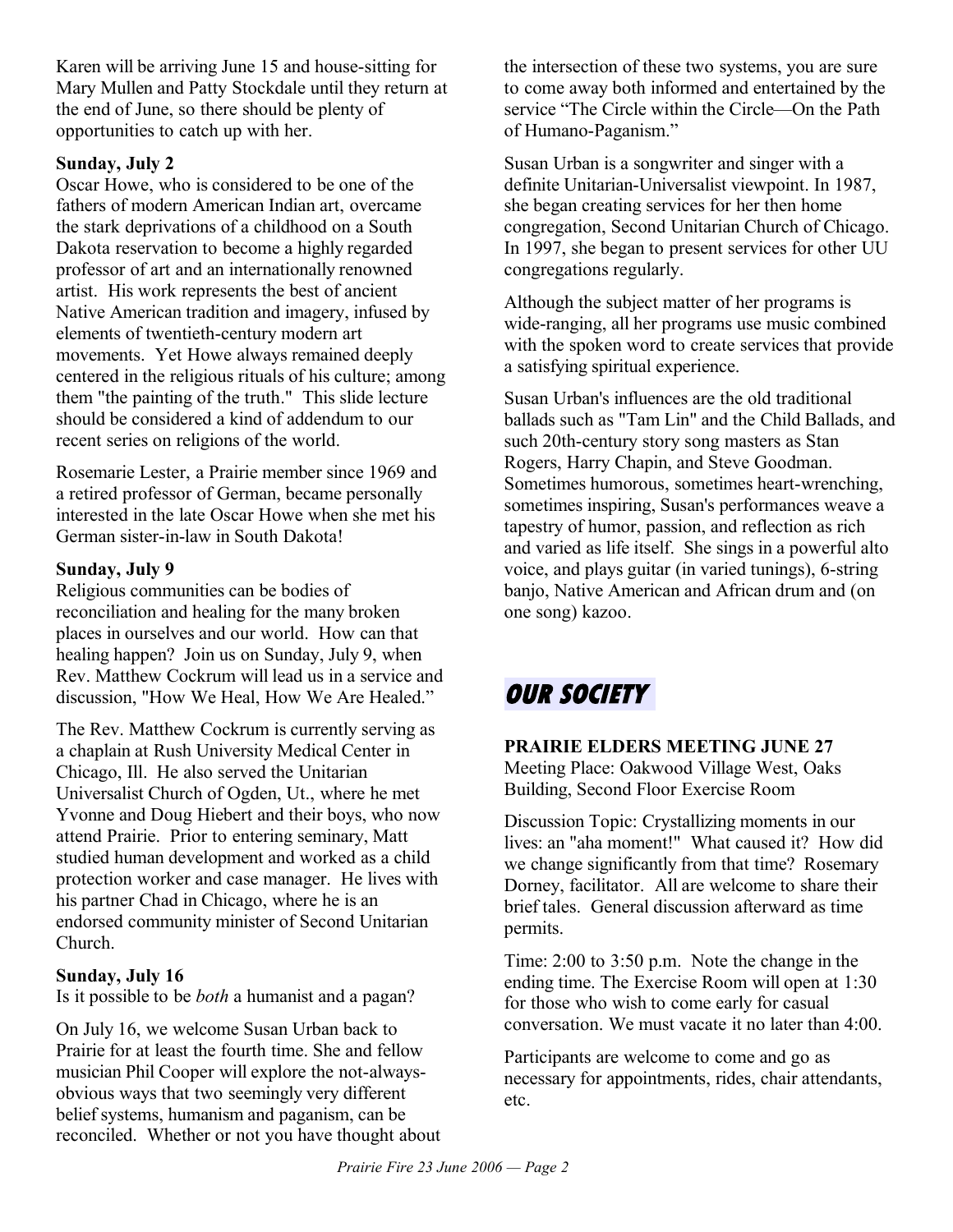Refreshments: Please bring a handful of snacks to pass, if convenient. Beverages are furnished.

About us: Prairie Elders aims to provide good times and mutual support for Prairie UU members and friends over 65. We also welcome other UUs who live in the facility where we meet. For directions, rides, parking and further information please call Donna Murdoch 238-3802, Rosemary Dorney 238- 4382, or Doleta Chapru 238-4970.

#### **HUMANIST UNION PLANS 2 MEETINGS** June 25

Following the all-Prairie 5:00 p.m. potluck on Sunday, June 25, there will be a 5:30 p.m. public meeting, cosponsored by the Humanist Union, the Prairie Program Committee and the Madison Ethical Discussion Group, to hear Midge Miller and Beth Wortzel report on the May 17-20 Spiritual Activism Conference held at All Souls Church, Unitarian, in Washington, D.C. This conference, organized by Rabbi Michael Lerner and others with the Network of Spiritual Progressives, was attended by over 1200 participants from 34 states.

According to Rabbi Lerner, "Attendees came because they are sick and tired of having the Religious Right use religion or God language to justify militarism and war, cuts in spending for the poor while cutting taxes on the rich, assaults on basic civil liberties and human rights, assaults on homosexuals, and massive governmental corruption."

Information about the Madison Local Chapter of the Network of Spiritual Progressives may be found at http://nsp.madisonwi.us/.

July 23

Following the potluck picnic lunch at noon on July 23, Doleta Chapru will present "A Humanist's View of Kevin Phillips' 'American Theocracy'". The book's subtitle is "The Peril and Politics of Radical Religion, Oil, and Borrowed Money in the 21st Century". Are unchecked biblical end-time expectations, oil hegemony and national debt a toxic mix that could bring the U.S. to its knees? Phillips' strong warnings suggest courses of action for ethical humanists who value an informed electorate and fact-based governmental decision-making.

#### **SUSAN URBAN CONCERT AT BORDERS EAST JULY 15**

Looking for a good way to relax on Saturday night, July 15? Our mid-July presenter, Susan Urban, will be sharing a show with Phil Cooper on Saturday, July 15 at 8:00 p.m. at the East Madison Borders Store at 2173 Zeier Road. Susan describes Phil as one of the finest guitarists in the world who sings an interesting variety of traditional and contemporary songs.

#### **CHICAGO TRIP SEPTEMBER 30—SAVE THIS DATE**

Saturday, September 30: Save this date for Prairie's fundraising trip to Chicago's Field Museum for the exhibit "Tutankhamun and the Golden Age of the Pharaohs." There will be more information in later editions of the newsletter, or contact Pat Watkins.

#### **BOOK CLUB MEETS ON JULY 9**

The Egyptian Nobel Prize winner Naguib Mahfouz, was first published in Arabic in 1983. The short novel, *The Journey of Ibn Fattouma*, described variously as a parable, fable, or morality play, is about the search for a humane religion that lives up to its ideals for all classes of people who belong to it. The narrator, Ibn Fattouma, travels to several countries representing different real countries, societies, and religions. As you read, try to identify the places Mahfouz might have had in mind. (148 pages)

Recommended by Mary Mullen, this book was one assigned and discussed in the UW class she took last semester called "Religion in Critical Perspective." Learn about the author at the first URL and look at some discussion questions at the second: http://nextext.com/index.cfm?fuseacdtion=books.res ource&target=worldlit&file=worldlit\_ism\_05.cfm&t ype=student

http://www.randomhouse.com/anchor/catalog/displa y.pperl?isbn=9780385423342&view=rg

#### **MISSING SONGBOOKS!**

Members are encouraged to check at home for *Rise Up Singing* books borrowed from the meeting room and upstairs office Sunday, May 14. All are needed